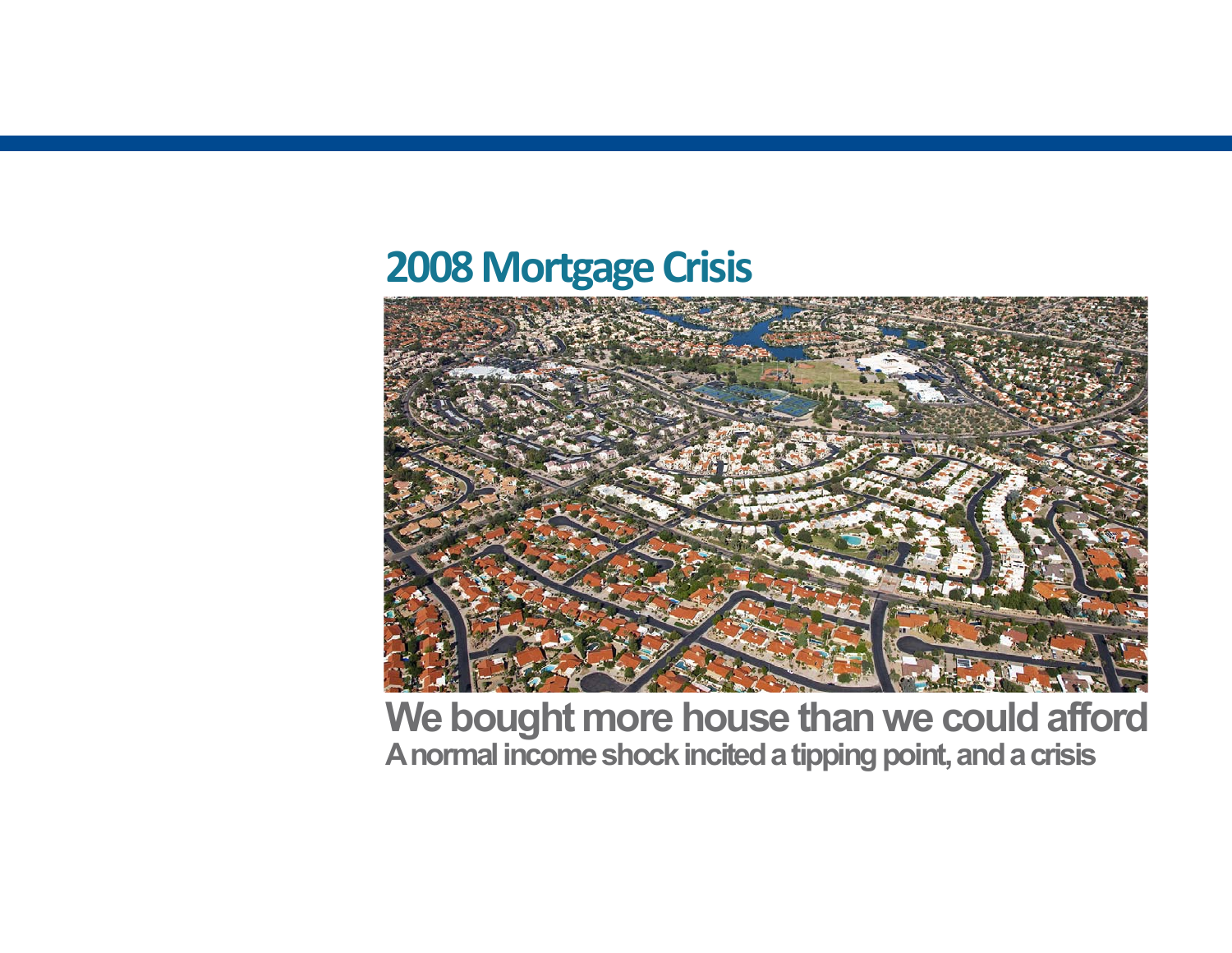## **Theory**

#### Not responsible for causing the mortgage crisis

- $\blacksquare$ Adjustable rate mortgages (interest rates stayed low)
- ٠ High Loan‐To‐Value (LTV) ratios (FHA+ business as usual)
- п Immigrants (longer‐term), gender or race
- ×, Negative equity (has happened before w/out a crisis)
- $\blacksquare$ Central bank keeping interest rates low for a long period (overbuilding, yes)
- ш Mortgage Backed Securities (MBS) or any other financial instrument

### Responsible for causing the mortgage crisis

- $\blacksquare$ Government‐sanctioned rating agencies marking bonds as AAA (Wall Street overleveraging)
- $\blacksquare$ Loan-to-Income (LTI) ratios above 3.5 (black swan? maybe not)
	- ›Basically, people bought too much house to (manage and) absorb normal income shocks
	- ›Financial markets created unemployment creating personal budget constraints creating defaults
	- ›Market/Economy/Unemployment quickly rebounding supports affordability crisis
- Ξ. Option ARMS ‐ teaser rates, Alt‐A, interest only, deferred principal payment (some pain)

Student loans the next disruption on deck (P/E ratios in 2001, housing in 2008)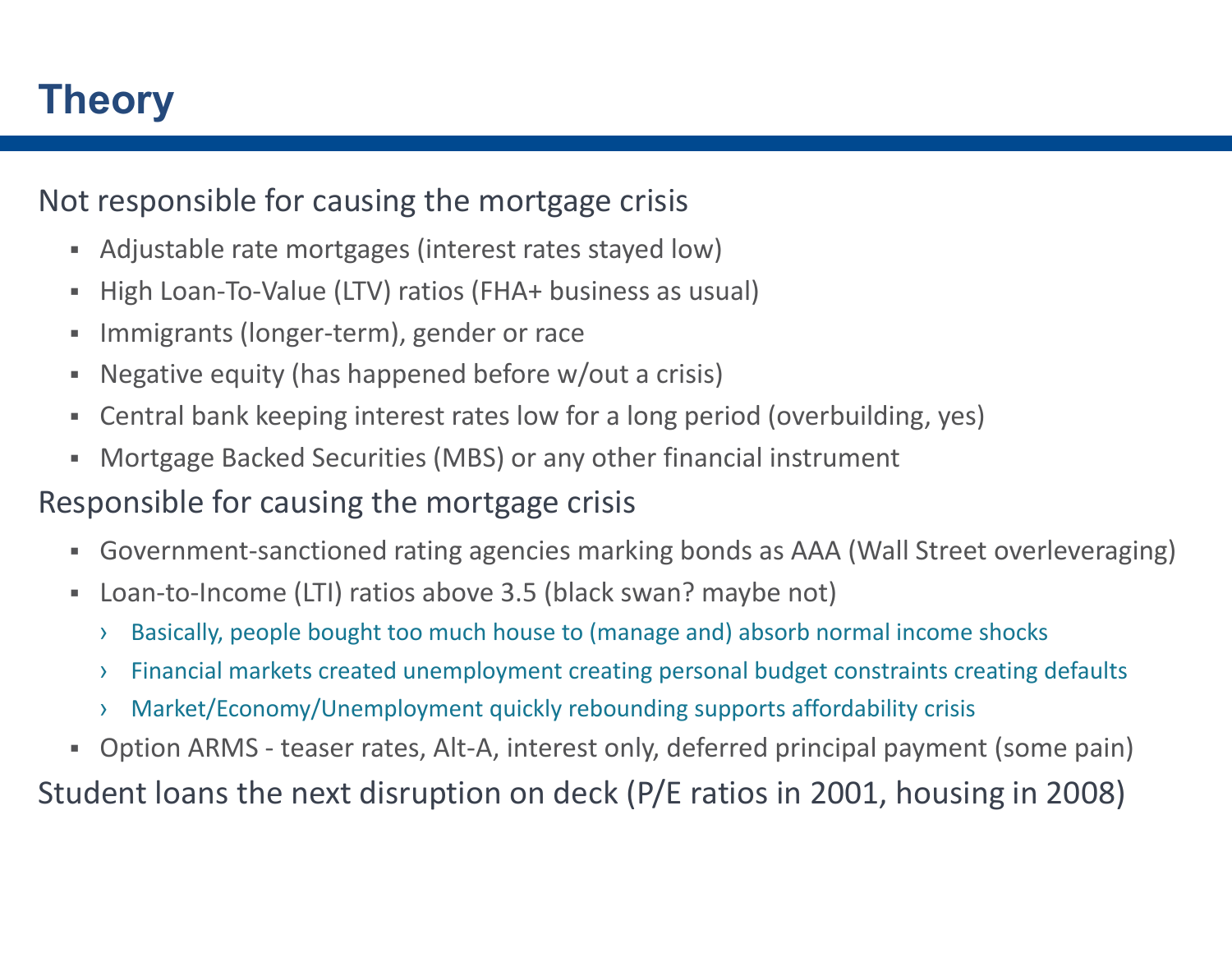# **Mortgage Debt Flows**

#### Household mortgage debt

- From 1999-07, mortgage debt doubled to \$11 trillion
	- ›More than all U.S. government debt
	- ›30% of nonfinancial sector debt
- $\blacksquare$  From 2008‐13, mortgage debt declined by \$2 trillion
	- ›Larger and longer running decline than any since 1945

### Swings in stock of debt

- $\blacksquare$  Surge (and bust) had less to do with first‐time home buyers and more with real estate investors (speculators)
- ×. Tightened credit standards have severely limited debt growth in recent years
- $\blacksquare$  Total inflows from 2011‐13 significantly lower than even 1999‐01 (pre‐boom)

#### Takeaways

- ٠ Those who **already** own homes are still unwinding debt
- $\blacksquare$ Credit has to loosen to bring in **first‐time home buyers**
- ш Investors, not first‐time buyers, contributed more to crisis
- ٠ Few are **increasing debt** loads (e.g. refinancing)



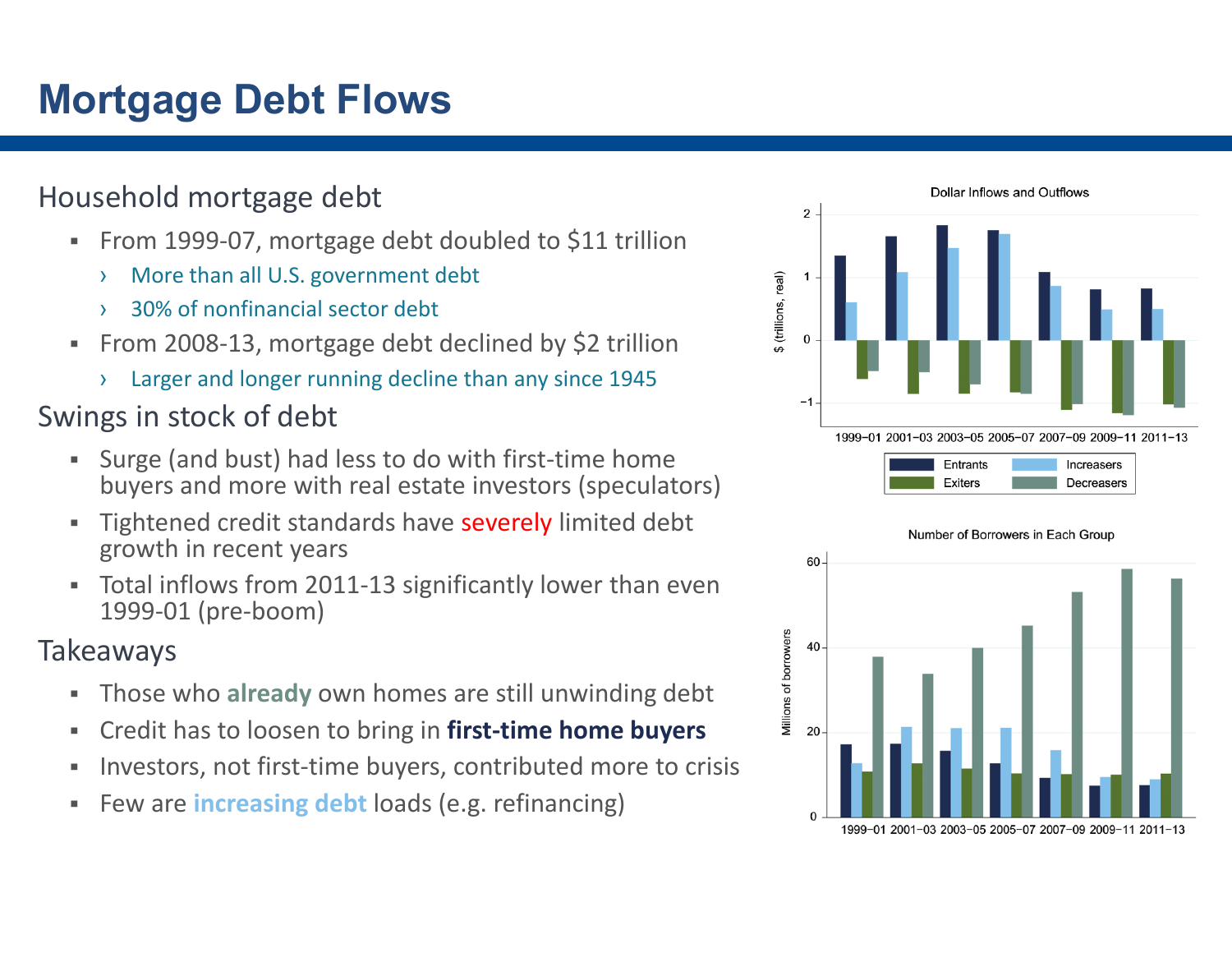#### Why did more ARMS fail during crisis? Rates were staying low?

- π, Some explained by teaser rates and deferred principal repayment
- ш Main reason is LTI changes pre‐crisis – personal income shocks had material impact
	- ›Striking increase in LTI from 3.3 during 80s/90s to as high as 4.5 by 2005
	- ›United States not alone – these same trends identified around the world
	- ›Low payments (artificially) prevented Mortgage‐To‐Income (MTI) from increasing
	- ›LTV stayed steady and bears little responsibility

## LTI triggered defaults

- ш Reduced mortgage affordability
- $\blacksquare$ Negative equity only an aftershock
- Use LTI as an important underwriting factor
	- $\blacksquare$  Income shocks require LTI buffering
		- ›Allow for temporary budget constraints (unemployment, health, etc)
		- ›Can write financial instrument around MTI (lower payments), but not LTI (both are fixed)

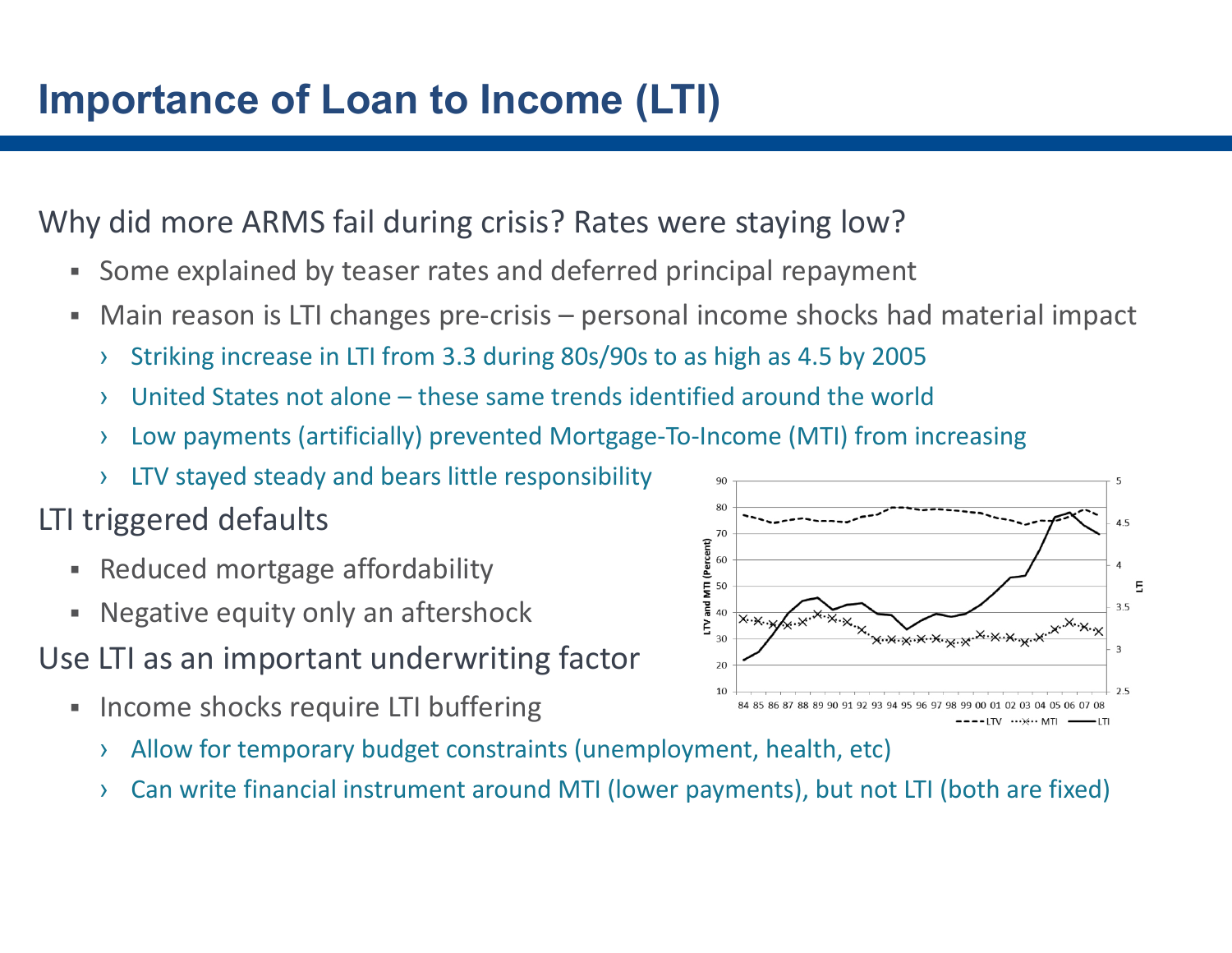#### Wall Street needed more mortgages to be written

- $\blacksquare$  Collateralized debt obligations
	- ›Collateral is your house, debt is what you owe, and obligation is your promise to pay
	- ›Bonds and insurance (credit default swaps) were issued on these CDOs (trusts)
	- ›Not all bonds alike – tranches allowed holder to manage risk (get paid first = lower rate)
- Wall Street was running out of prime borrowers, but demand high for mortgages
	- ›Initially went subprime – houses never going down, so <640 FICO risk willing to take
	- ›Could get above the loan approval thresholds with ARMs (passed risk to pool anyway)
	- ›When ran out of threshold buyers, got creative and artificially created threshold buyers

Wall Street had pools of good and bad loans, which not ideal, should be fine

- $\blacksquare$  Credit agencies marked most pools as AAA, allowing Wall Street to overleverage
	- ›Government relied on credit agency for accuracy when setting required cash reserves
	- ›Even BBB tranches, when spun off into a CDO, were re‐tranched and marked AAA
	- ›CDOs were created that bet on CDOs (synthetic) and again were marked AAA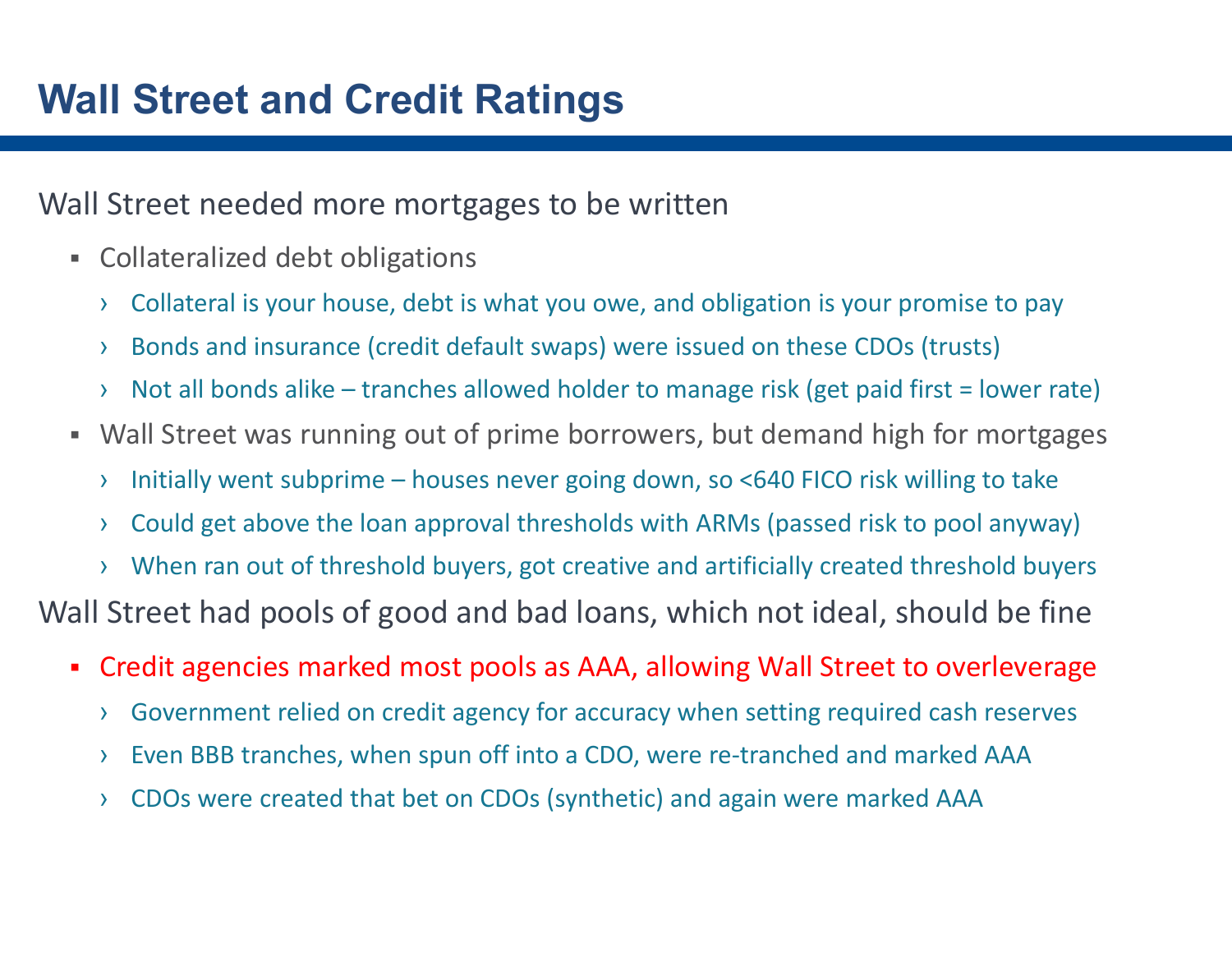#### Mortgage lending practices not the reason Wall Street failed

- Exotic loans (even criminality) and subprime were not enough to tank the economy
	- ›There will always be bad loans and foreclosures and unscrupulous lending practices
	- ›Some believe exotic loans, e.g. bait and switch interest rates, for defaults to blame (contributed)

#### Classic run on the bank

- We bought more house than we could afford! (in more ways than just the loan payment)
	- ›Wall Street demand for mortgages (and low interest rates) led to oversupply, which led to softening
	- ›Mortgages starting failing because of normal income shocks (owners maxed out in all areas)
	- ›Vicious cycle – more failed, more oversupply, more softening, more negative equity, more failed
- ٠ Investors started unwinding investments and moving to cash
	- ›Nervous investors wanted to go to cash positions – Wall Street didn't have enough cash
	- ›Can't meet your obligations (Bear and Lehman), then you will need to file for bankruptcy
	- ›If Bear and Lehman can risk bankruptcy, what about Goldman, JPMorgan, etc? (intertwined)
	- ›All investors started making calls to exit investments and go to cash positions
	- ›Government had to step in and provide the cash for these investors (Wall Street overleveraged)
	- ›Why wasn't Wall Street properly capitalized? Greed? Maybe. Credit agencies. Definitely!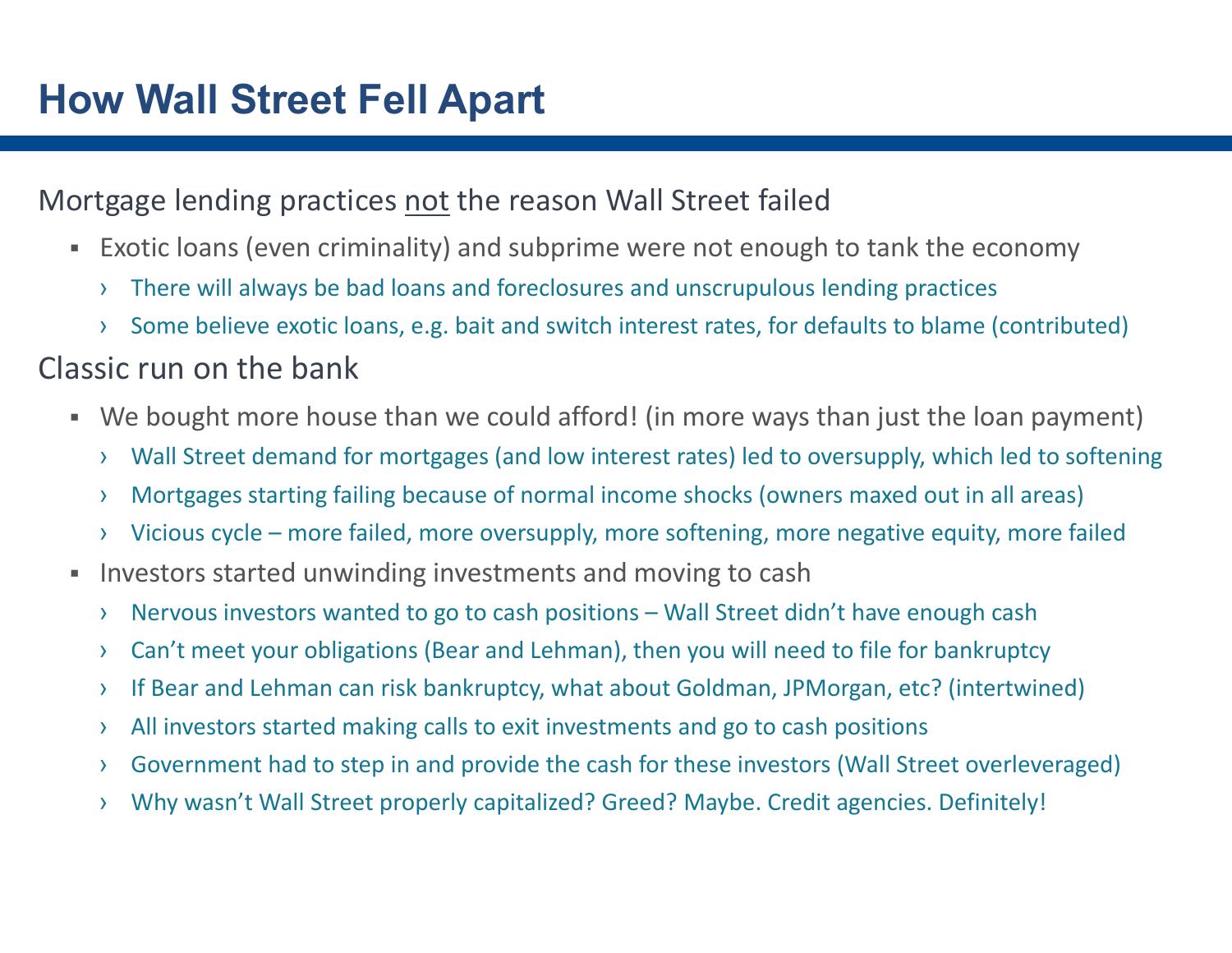Transparency in mortgage markets leads to increased volatility (counterintuitive)

- $\blacksquare$  Lenders will change mortgage loan behavior in areas that experience income shocks
	- ›(If) Lenders know geographic location of each mortgage and can react, will magnify impact
	- ›Lenders will withdrawal credit from that region in anticipation of future shocks
	- ›Opaque securitized instruments hide these localized shocks (tamp down impacts)
- $\blacksquare$  Borrowers have to deal with unexpected income and real estate shocks at same time
	- › If local geography has an income shock and real estate transparent, double shock is coming

An opaque equilibrium, with insurance, allows for better long term returns

- $\blacksquare$ Investors prefer bundled mortgages (opaque) to tranched mortgages (transparent)
- ш Insurers prefer to release coarse information to preserve liquidity in the market
	- ›A perception of future liquidity creates current liquidity (i.e. opacity essential for liquidity)
	- ›When the composition of a security is opaque, then all investors are symmetrically ignorant
- ш Informed investors willing to invest in riskier tranching (but how many really informed)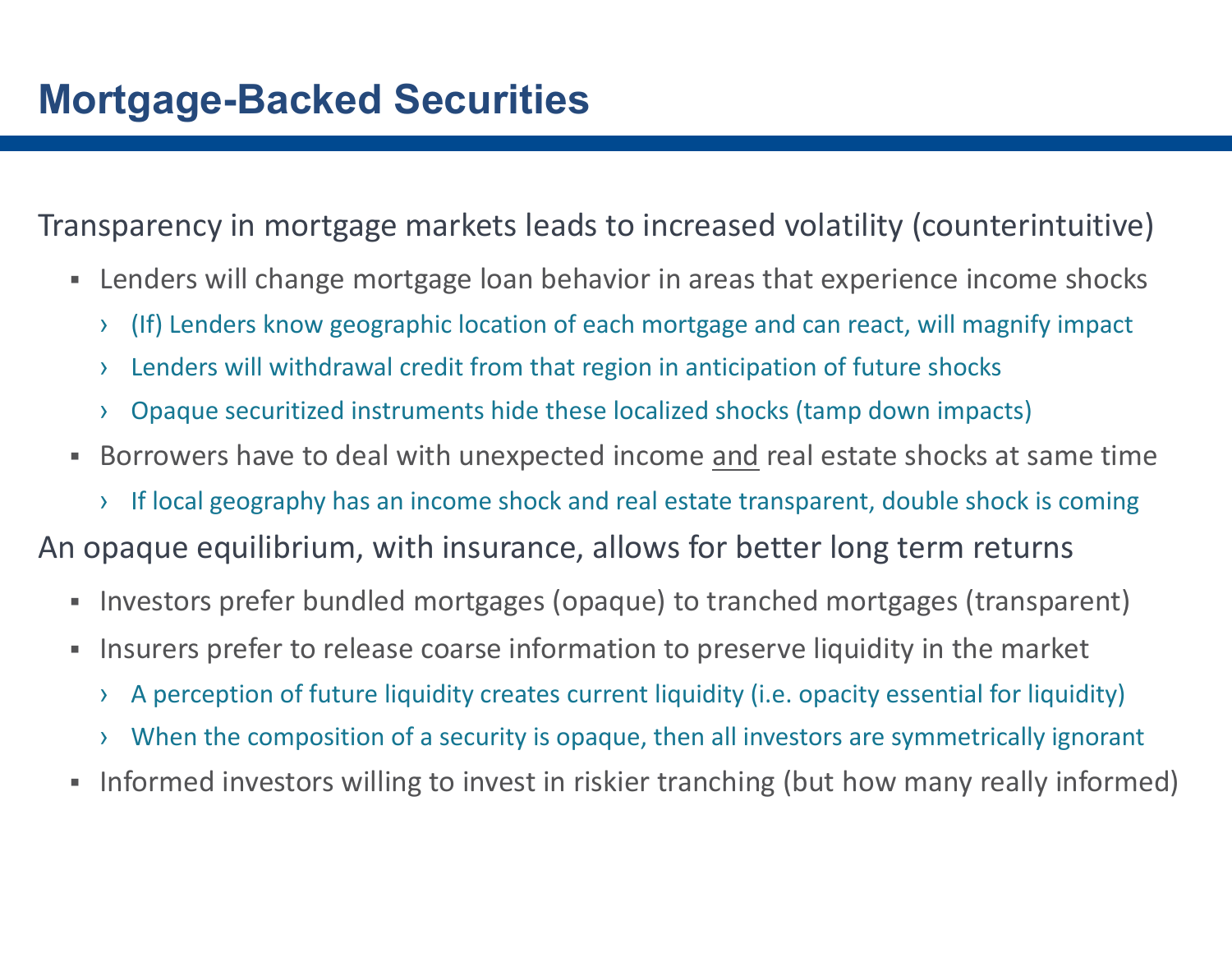### Was government part of the pre-crisis problem?

- **Federal housing mandates** 
	- ›Community Reinvestment Act required reporting of lending to low‐income households
	- ›Fannie and Freddie were subject to percent‐of‐business goals for low income households

### Post crisis programs

- $\blacksquare$ Foreclosure interventions increased timelines from 16/11 (judicial/non‐judicial) to 29/18 months
- $\blacksquare$ 10% reduction in mortgage payment associated with 10‐11% reduction in default propensity
- $\blacksquare$ Modifications mitigate lender carrying costs, borrower moving, future credit and social costs
- π. Once again, LTI front and center in driving whether renegotiation and modification available

### Has credit actually become too tight?

- ш Balance expanding credit availability while protecting taxpayers from another crisis
- ٠ FHA has kept LTV fairly steady, but credit score needed for loan climbed significantly
- $\blacksquare$ Tighter credit runs counter to restarting the housing market (and ignores social costs)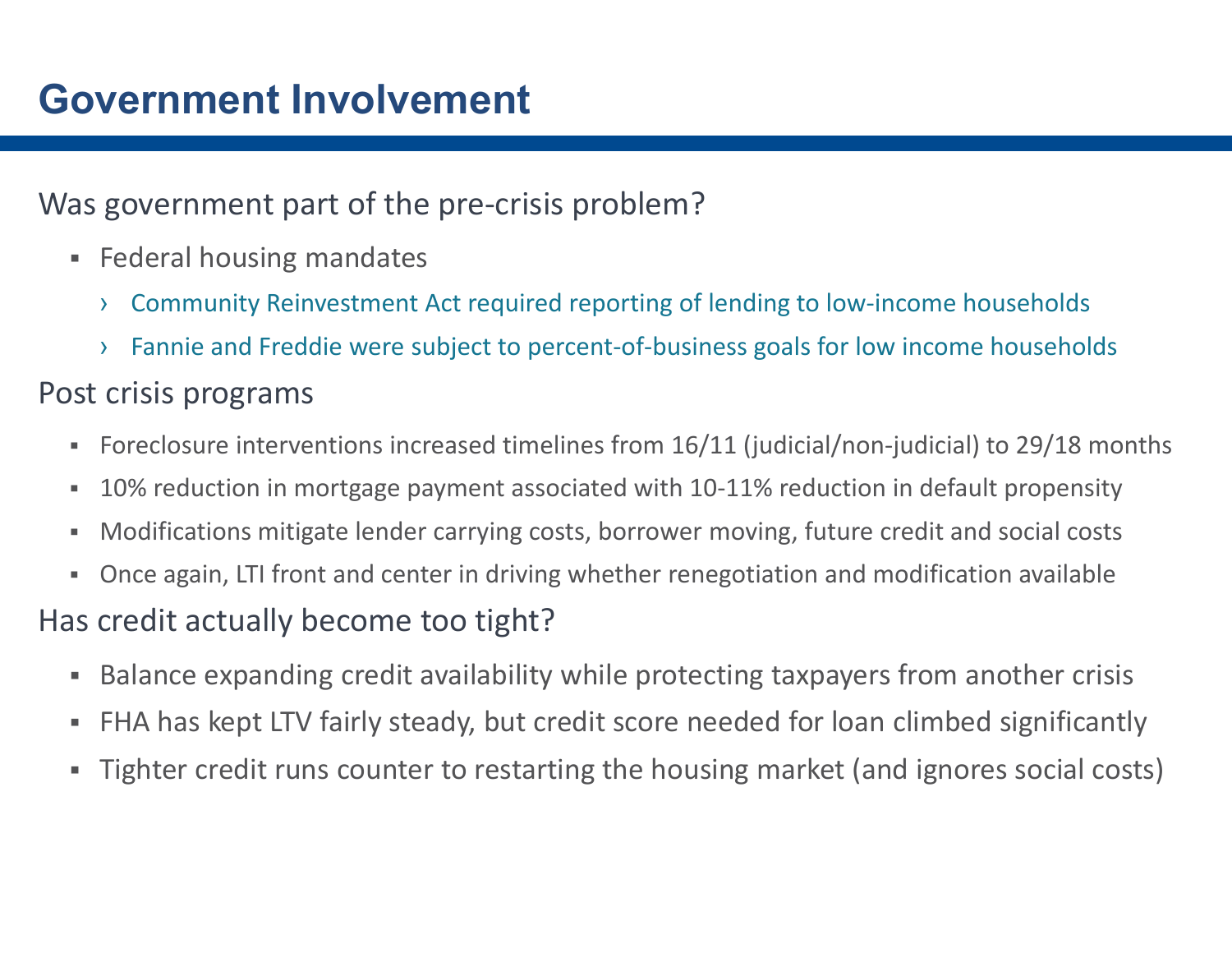## **Impact of Immigrant-Native Differences**

### Immigrant status

- $\blacksquare$  Between 1970 & 2010, percent of U.S residents born in another country increased from 4.8% to 12.5%
	- › Some of the increase due to reduction in native‐born birth rates
- Will account for almost 2/3rds of growth between 1995 and 2050
- $\blacksquare$  Immigrant ownership rate increased from 46.5% in 1995 to 53.3% in 2006
	- ›Did not play heightened role in financial crisis, although reported by media
- $\blacksquare$ More likely to be delinquent than native-borns (after controlling for other factors)
	- ›Not due to disproportionally living in areas more prone to price volatility
	- ›Living in gateway cities is not correlated to higher delinquency rates
	- ›Time in host country a factor – those here <20 years have higher rates than native‐borns
	- ›There may be evidence that where immigrants originate from may be a factor
	- ›No evidence that  $2^{nd}$  generation more likely to be delinquent than  $3^{rd}$ + generations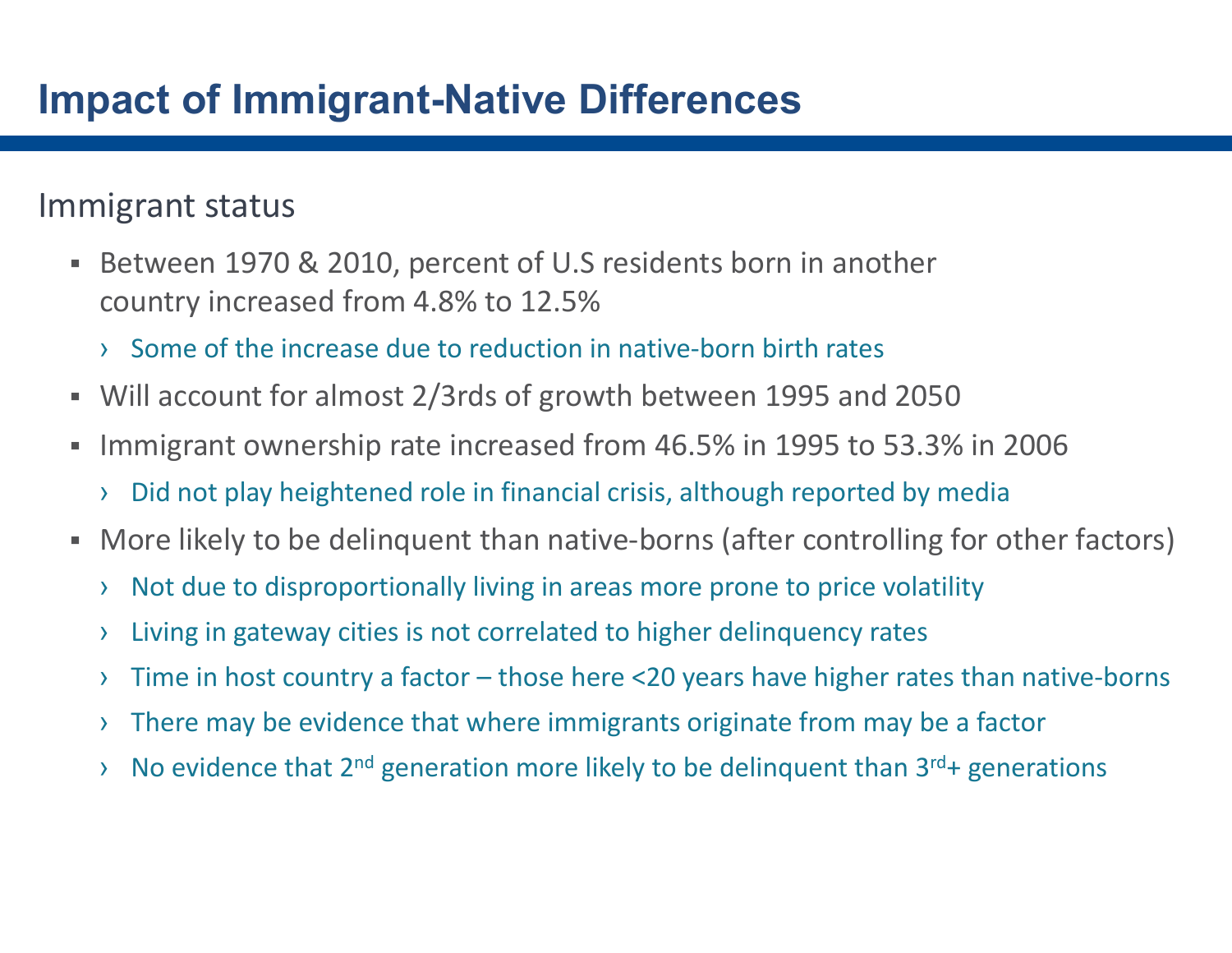Gender has no effect on the decision to deny a mortgage (post housing crisis)

- Low income women more likely to get a mortgage than low income men
- $\blacksquare$  White females (+Asians) have an advantage getting a mortgage
	- ›1.30x more likely than Black women ‐ Black women 1.6x more likely to get denied
	- ›1.17x more likely than Hispanic women – Hispanic women 1.3x more likely to get denied
- There is a similar race pattern between White, Asian, Black and Hispanic men
- Within race, gender has no effect, except in two areas
	- White men have a higher fallout rate than white women
	- π. Asian men have a lower denial rate than Asian women

The mortgage pie has a smaller diameter

- $\blacksquare$ Origination rates up (7‐8%), denial rates are down (by 4%) and fallout rates down (4%)
- **Tight mortgage lending restrictions have decreased opportunities for all applicants**

Takeaway: Gender not a factor, race is still a significant factor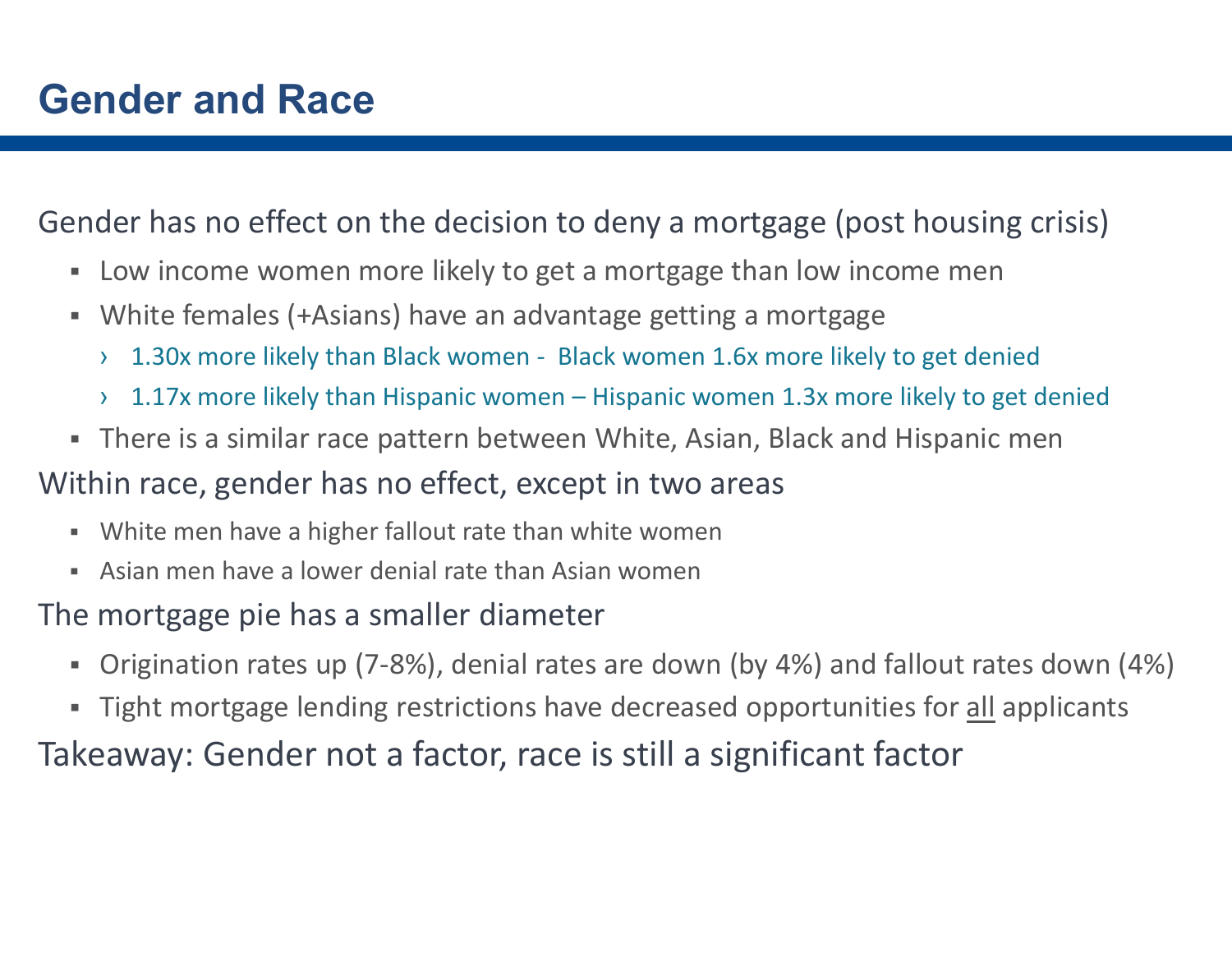# **Does Homeownership Impact Labor Markets?**

Wall Street overleverage caused illiquidity caused main street cash holding caused unemployment caused personal budget constraints caused defaults

- Everything else was more than likely a side effect or secondary contributor (e.g. neg. equity)
- $\blacksquare$ Could not handle a temporary "shock" to personal income (LTI too high)
- Residential mobility
	- Unemployed homeowners less inclined to change residential location to find a job
		- ›Relocation (moving costs) cost‐prohibitive at a time of budget constraint
	- $\blacksquare$  Homeowners more risk adverse
		- ›Likely to take a lower paying local job (another impact on LTI)
		- ›Will accept longer commutes to stay in the home
		- ›Ownership can drive increased incentives (intensity) for successful job search
	- ш Long unemployment durations imply risk of selling home or foreclosure
	- ٠ Highly leveraged owners feel additional pressure during job search

Takeaway: Homeowners stay put, intensify job search and settle for less (LTI impact)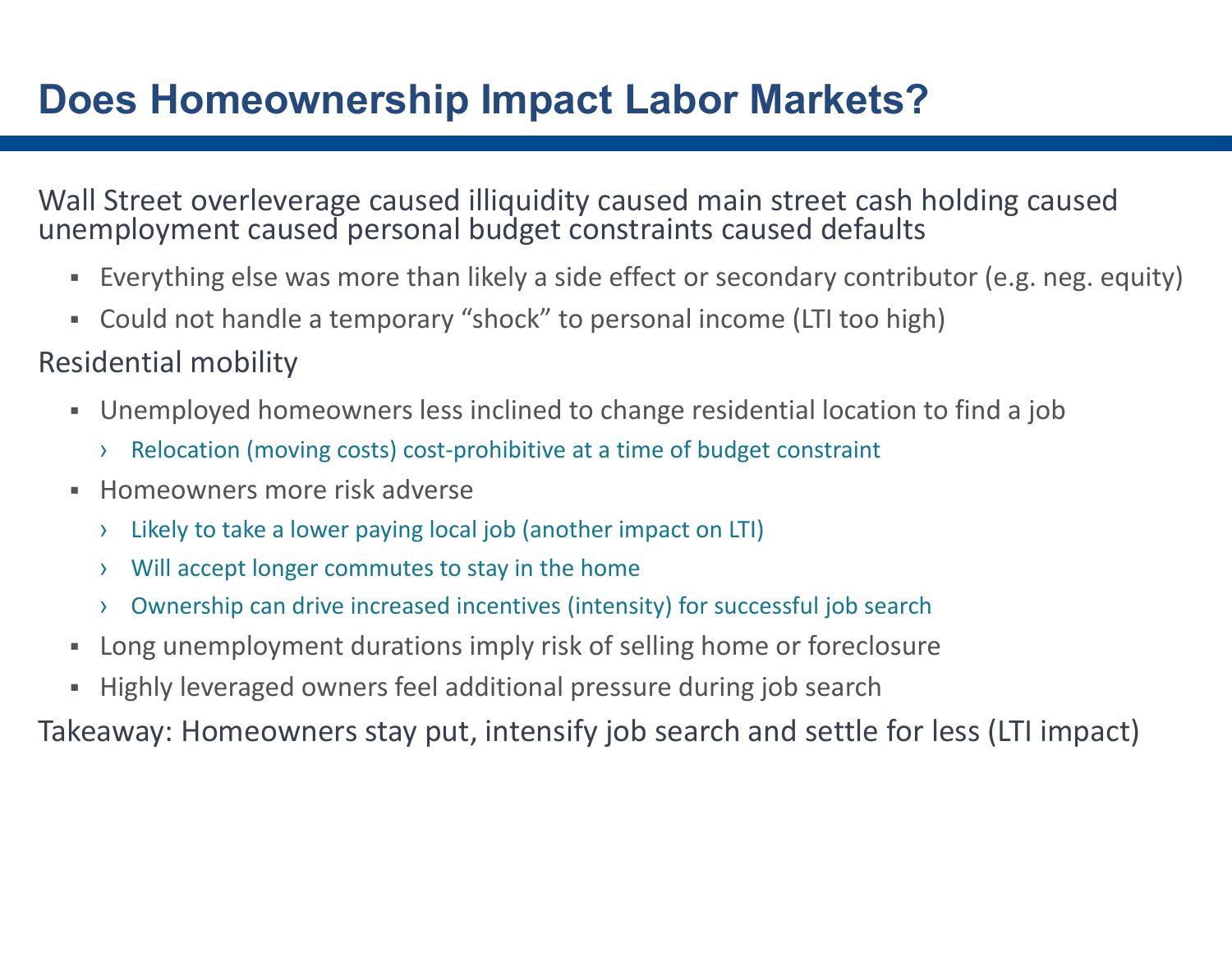## **Reverse Mortgages**

#### Reverse mortgages may be a necessity

- **Baby boomers not saving for retirement** 
	- › 41% of Americans aged 55‐64 have no retirement savings account
	- ›For those who do, the median account balance is only \$103,000
	- ›EBRI reports that 44% will fall short of needed retirement income
- $\blacksquare$  Baby boomers do own homes
	- ›Homeownerships rate for those 55‐64 is 74 percent
	- ›Homeowners 62 and older hold combined \$3.84 trillion in equity

#### But lot's of complaints – process still maturing

- $\blacksquare$ Lenders refuse to lower interest rates & children having a hard time being added to loan
- $\blacksquare$ Mortgage only in name of older borrower, spouse facing foreclosure
- $\blacksquare$  Loan servicing issues
	- ›Heirs having a hard time paying off the loan, companies unresponsive
	- ›Problems with appraisal process, inflated home price, lengthy delays, etc…
	- ›Servicers not keeping accurate records
- Ξ. Property tax and homeowners insurance non‐payment forcing foreclosures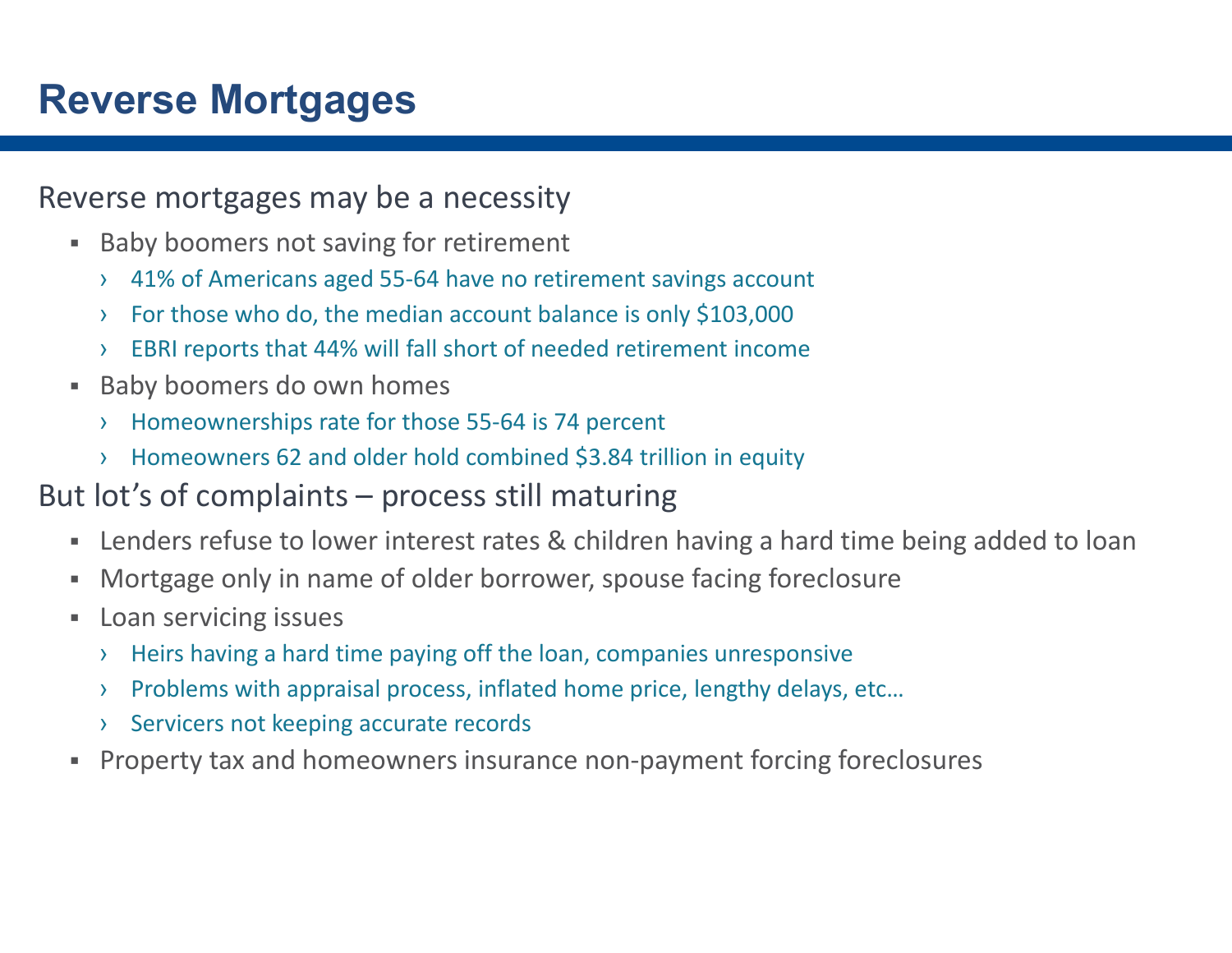### Default prediction is the real goal of lending ("probability of default" models)

- $\blacksquare$  Does creditworthiness only come in two categories? Good and bad
	- ›Lower FICO = higher cost is outdated, instead manage to affordability (w/shock buffers)
	- ›Mortgage lending should move from a transactional business to a consultative business
	- ›New credit models should advise applicants on top 10‐20 houses they should consider
- Ξ. Probability of delinquency (arrears) models in addition to default models
	- ›Modeling more than repayment behavior – i.e. credit score used only at time of origination
	- ›Regional economic conditions and borrower economic potential may be just as important

#### Predict which features are more correlated to default

- $\blacksquare$ LTI, loan age and high LTV can all predict default (but not linearly)
- ٠ Population drift may also affect credit models (e.g. Detroit)
- $\blacksquare$ Use long‐term mortgage holders (single home) to understand behavior and tune models
- $\blacksquare$ Small improvements in mortgage default prediction can have large revenue impacts
- Current credit model work focuses more on unsecured debt (e.g. credit cards)
	- $\blacksquare$ There needs to be an effort to better understand secured debt (consumer) behavior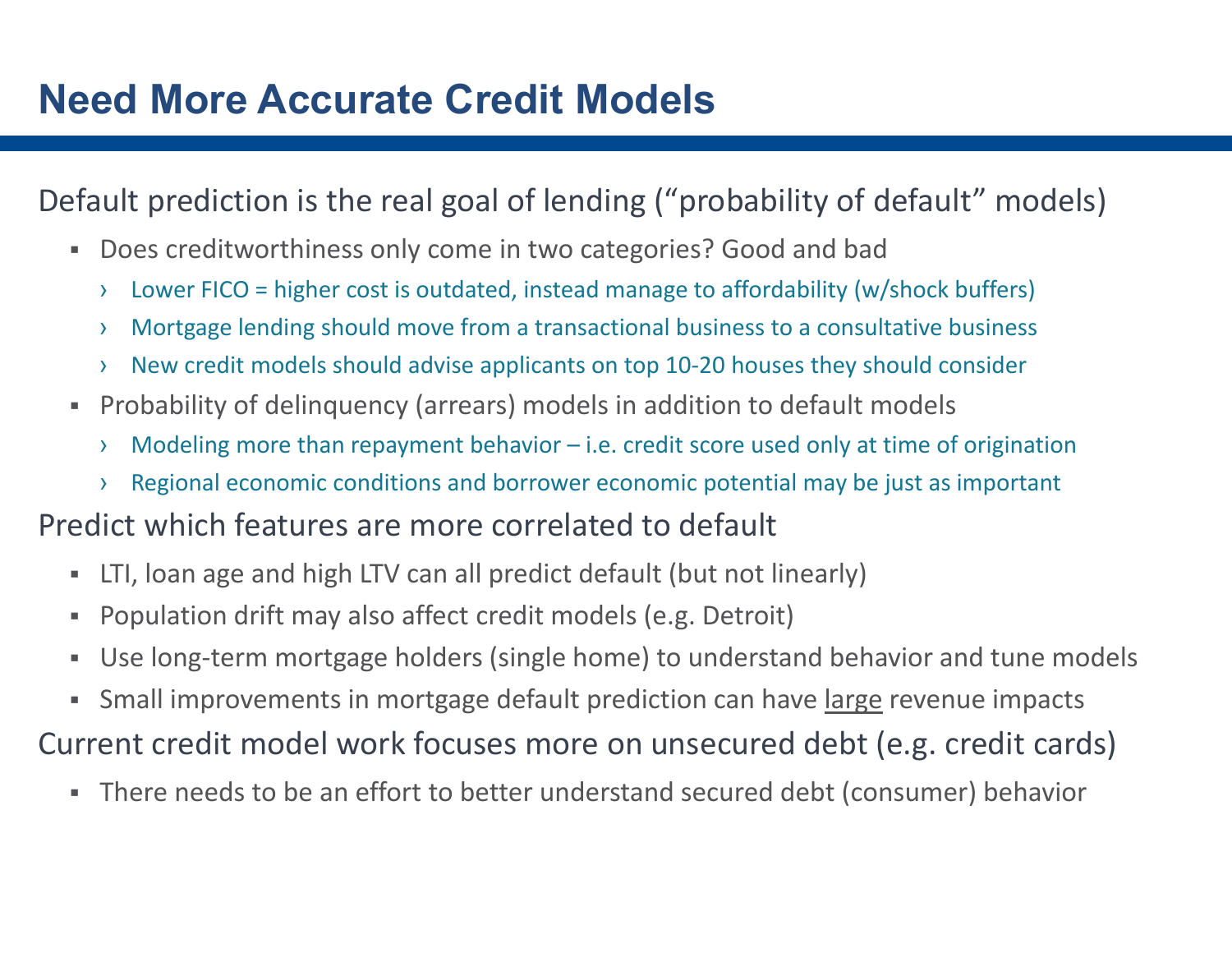## **Machine Learning as a Better Predictor**

#### Decision tree and random forest models will outperform logistic regression

Models that allow for certain features to carry more weight may be ideal (predictive power)

#### Feature extraction critical

- Features can be binary (yes/no), categorical or continuous (numerical)
	- ›Some features only observed at time of loan origination (e.g. marital status)
	- ›Other features may be historical (e.g. employment history)
	- ›Some features may be forecasts (economic outlook for specific region)
- $\blacksquare$  Features with missing data will likely be set to unknown (not inferred)
	- ›In some cases, nearest neighbor (kNN) algorithm will be used
- $\blacksquare$  Features can number in the hundreds
	- › Examples include: LTI, loan age, LTV, loan count, regional unemployment, interest rate, loan purpose, property type, borrower location, gender, marital status, borrower count, etc…
- Off-application data may be very important (e.g. prospects for area, unemployment rate)
	- › For example, high performing K‐12 school districts may be creating artificial price run up
- Challenges
	- Ξ. Large difference in the relative proportion of non‐defaulters and defaulters